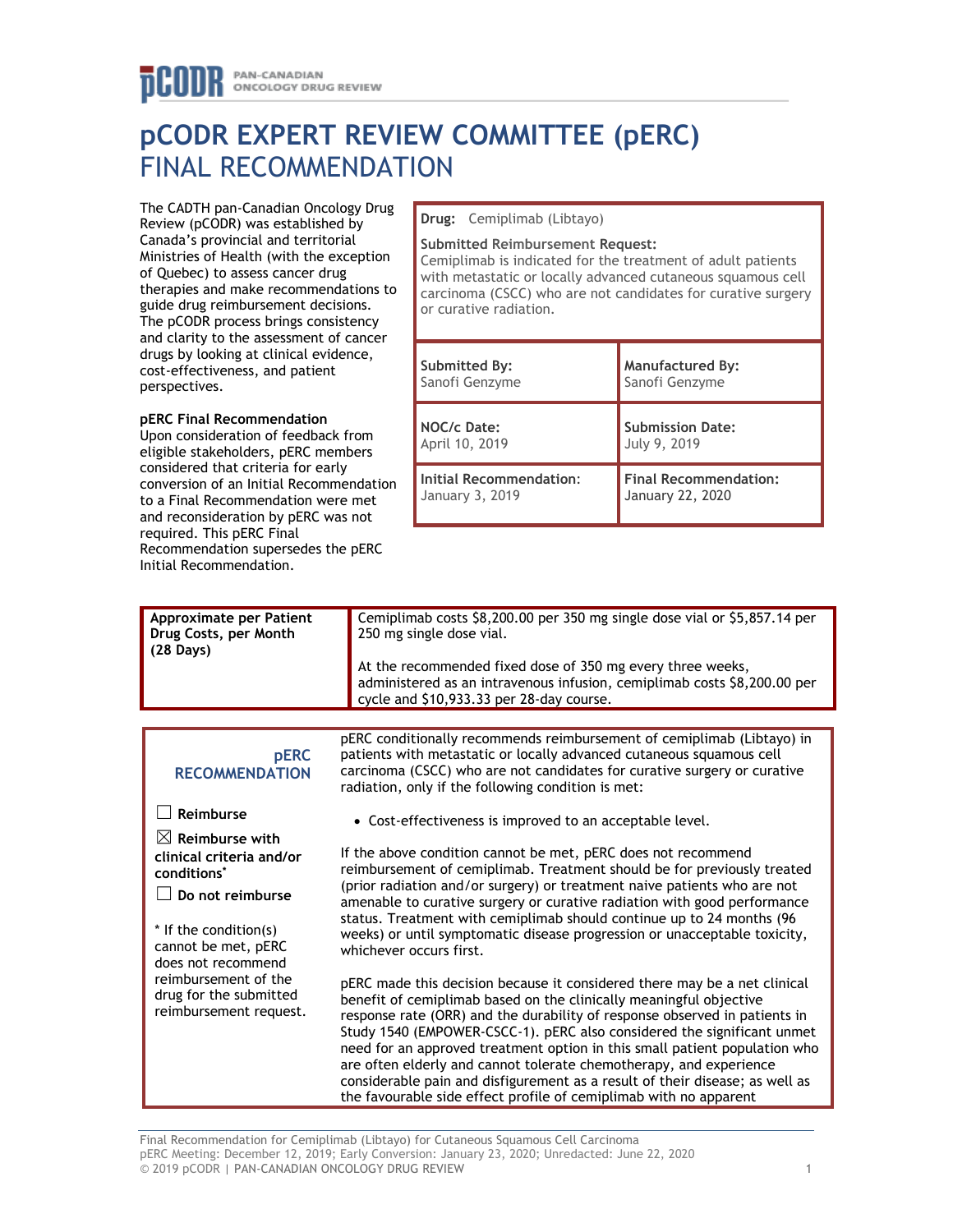|                                                                  | detriment on quality of life. However, pERC acknowledged that, because of<br>the non-randomized, non-comparative design of the available study, there<br>was considerable uncertainty about the magnitude of the clinical benefit of<br>cemiplimab relative to currently used systemic treatments or best<br>supportive care. Further, there was also a lack of mature survival data from<br>Study 1540 to validate the observed clinical benefit on response outcomes.<br>pERC agreed that cemiplimab aligns with patient values as there is a<br>significant burden of illness in this population and need for more effective<br>treatment options with tolerable side effects that are associated with less<br>pain, scarring, and disfigurement.<br>pERC concluded that at the submitted price, cemiplimab could not be<br>considered cost-effective compared with cisplatin-based chemotherapy and<br>best supportive care and would require a price reduction to improve cost-<br>effectiveness to an acceptable level. pERC noted that there was<br>considerable uncertainty in the cost-effectiveness estimates due to a lack<br>of robust direct and indirect comparative effectiveness data in the<br>submitted economic evaluation.                                                                                                                                                                                                          |
|------------------------------------------------------------------|---------------------------------------------------------------------------------------------------------------------------------------------------------------------------------------------------------------------------------------------------------------------------------------------------------------------------------------------------------------------------------------------------------------------------------------------------------------------------------------------------------------------------------------------------------------------------------------------------------------------------------------------------------------------------------------------------------------------------------------------------------------------------------------------------------------------------------------------------------------------------------------------------------------------------------------------------------------------------------------------------------------------------------------------------------------------------------------------------------------------------------------------------------------------------------------------------------------------------------------------------------------------------------------------------------------------------------------------------------------------------------------------------------------------------------------------------------|
| <b>POTENTIAL NEXT</b><br><b>STEPS FOR</b><br><b>STAKEHOLDERS</b> | <b>Pricing Arrangements to Improve Cost-Effectiveness</b><br>Given pERC was satisfied that cemiplimab may have a net clinical benefit in<br>patients with metastatic or locally advanced CSCC who are not candidates<br>for curative surgery or curative radiation, jurisdictions may want to<br>consider pricing arrangements that would improve the cost-effectiveness of<br>cemiplimab to an acceptable level. pERC noted the cost of cemiplimab was<br>high and that drug price was the key driver of the incremental cost-<br>effectiveness estimates. Therefore, to offset the considerable uncertainty<br>in the clinical effect estimates, pERC concluded that a reduction in drug<br>price would be required in order to improve cost-effectiveness.<br>Collecting Prospective Evidence to Reduce Uncertainty in the Magnitude<br>of Benefit and Cost-Effectiveness<br>pERC noted that cemiplimab was issued a Notice of Compliance with<br>conditions by Health Canada pending the results of trials to confirm clinical<br>benefit. Given the considerable uncertainty in the magnitude of clinical<br>benefit of cemiplimab in patients with metastatic or locally advanced<br>CSCC, pERC concluded that additional prospective evidence should be<br>collected to confirm the clinical benefit and better inform the true cost-<br>effectiveness of cemiplimab.<br>Please note: Provincial Advisory Group (PAG) questions are addressed in |
|                                                                  | detail in the Summary of pERC Deliberations and in a summary table in<br>Appendix 1.                                                                                                                                                                                                                                                                                                                                                                                                                                                                                                                                                                                                                                                                                                                                                                                                                                                                                                                                                                                                                                                                                                                                                                                                                                                                                                                                                                    |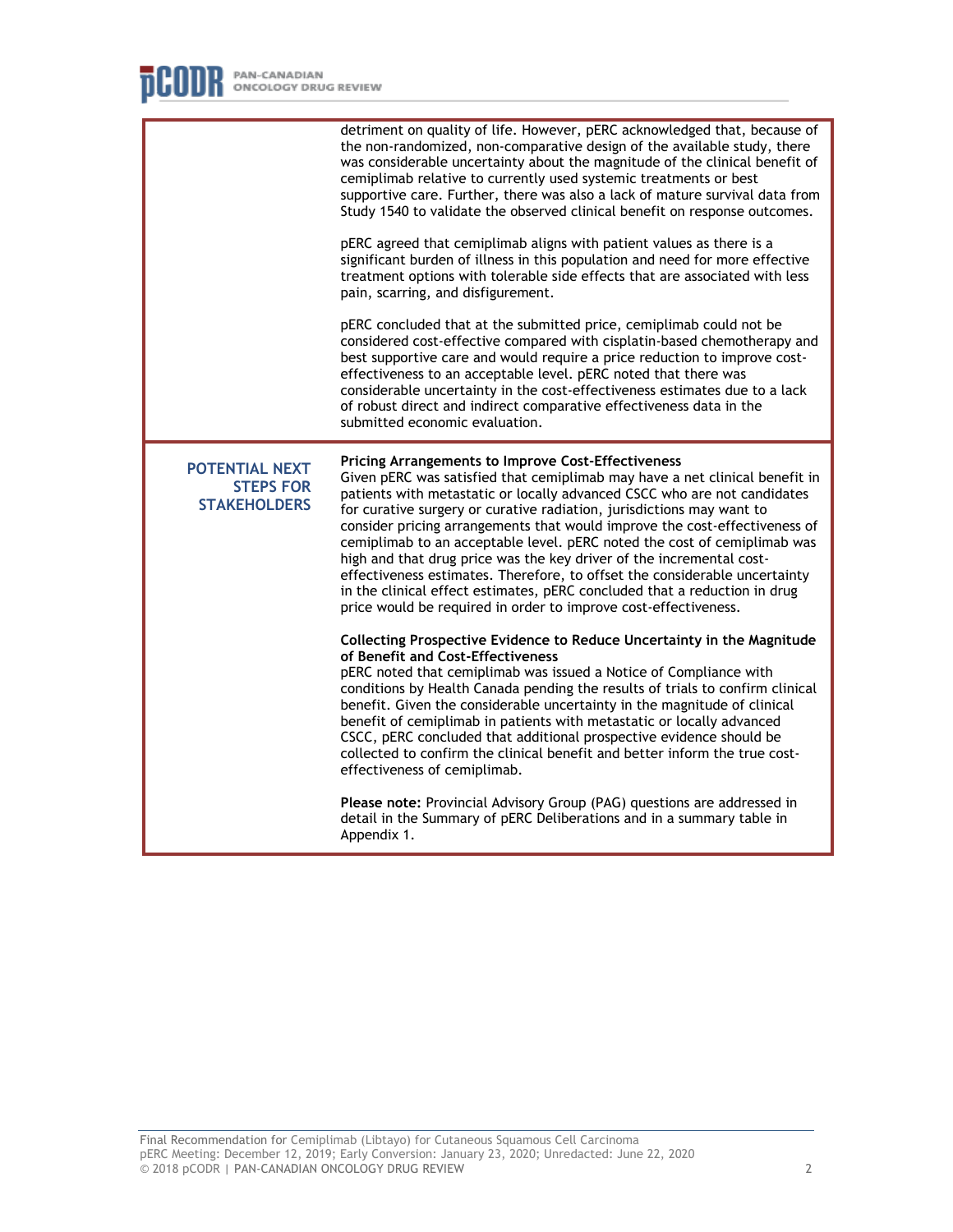# **SUMMARY OF pERC DELIBERATIONS**

pERC noted that there is currently no standard of care treatment for patients with metastatic and locally advanced cutaneous squamous cell carcinoma (CSCC) who are not candidates for curative surgery or curative radiation. Although chemotherapy with drugs such as cisplatin and 5-fluorouracil (FU) (+/- cetuximab) are used, there is limited evidence that these treatments improve patient outcomes. Many patients receive best supportive care (BSC) when surgery and radiotherapy are not options. Certain patient populations, such as the elderly, immune-compromised patients, and patients with a history of solid organ transplant are at particular risk of developing local or distant recurrences. The majority of CSCC cases occur in the head and neck regions with the potential of causing significant physical impairment that affects a patient's physical, social, and emotional sense of well-being. pERC discussed the burden of metastatic and locally advanced CSCC and considered that the morbidity associated with the disease (pain, scarring, and disfigurement) is a substantial concern.

| pERC's Deliberative Framework for<br>drug reimbursement recommendations<br>focuses on four main criteria: |                                       |
|-----------------------------------------------------------------------------------------------------------|---------------------------------------|
| <b>CLINICAL BENEFIT</b>                                                                                   | <b>PATIENT-BASED</b><br><b>VALUES</b> |
| <b>ECONOMIC</b><br><b>EVALUATION</b>                                                                      | <b>ADOPTION</b><br><b>FEASIBILITY</b> |

pERC acknowledged there is a significant unmet need for treatment options in this patient population. Cemiplimab is the first systemic treatment to be approved by Health Canada for inoperable locally advanced and metastatic CSCC.

Two non-randomized, single-group, open-label studies were included in the pCODR systematic review, Study 1423 (phase I;  $n = 26$ ) and Study 1540 (phase II;  $n = 193$ ), which both evaluated cemiplimab in patients who were not candidates for curative surgery or curative radiation. pERC deliberations focused on Study 1540 since it included more patients, and results were based on formal hypothesis testing.

pERC noted that in Study 1540 a substantial proportion of patients experienced a response as assessed by an independent central review (ICR). In each treatment group of the study the ORR by ICR met the prespecified threshold for clinically meaningful treatment effect since the lower 95% confidence interval (CI) limit of the ORR exceeded the pre-specified response rates of 15% (metastatic CSCC) and 25% (locally advanced CSCC), which were based on historical response rates of various systemic therapies. Response rates were also durable in a substantial proportion of patients. pERC considered the response outcomes in each treatment group of Study 1540 to be meaningful for a condition where there are no standard treatment options; however, pERC noted the short duration of follow-up in the study (median of 9.4 months) and the lack of mature data on survival outcomes.

pERC discussed the limitations of relying on non-comparative evidence and concluded that there is considerable uncertainty surrounding the exact magnitude of the clinical benefit of cemiplimab. While pERC agreed a randomized controlled trial would be challenging to do in this patient population due to several factors (the relatively rarity of the diagnosis, an elderly population who may not be able to tolerate chemotherapy, no standard of care and lack of clinical equipoise, and possible issues with obtaining informed consent), they noted that in the absence of robust direct and indirect comparative evidence, longer-term survival data from the current study are needed to confirm the observed clinical benefit on response outcomes. pERC reviewed the critical appraisal of the submitted indirect treatment comparison (ITC) of cemiplimab with platinum-based chemotherapy and BSC that was provided by the sponsor, and agreed with the pCODR Methods Team that the validity of its results are highly uncertain given the breadth of limitations that were identified, which included the small sample sizes and insufficient information on patient populations of the comparator trials, and exclusion of some prognostic factors and treatment effect modifiers from the core analysis. Notwithstanding the noted limitations of all the submitted evidence, pERC concluded that given the burden of illness, the significant unmet need for treatment options, compelling response outcomes, and the favourable side effect profile of cemiplimab, there may be a clinical benefit to cemiplimab in patients with metastatic or locally advanced CSCC who are not candidates for curative surgery or curative radiation. pERC agreed that treatment with cemiplimab would result in avoiding the toxicities of systemic chemotherapy, help with the psychological impact of the disease, and may potentially offer some patients the opportunity for their disease to become resectable after treatment.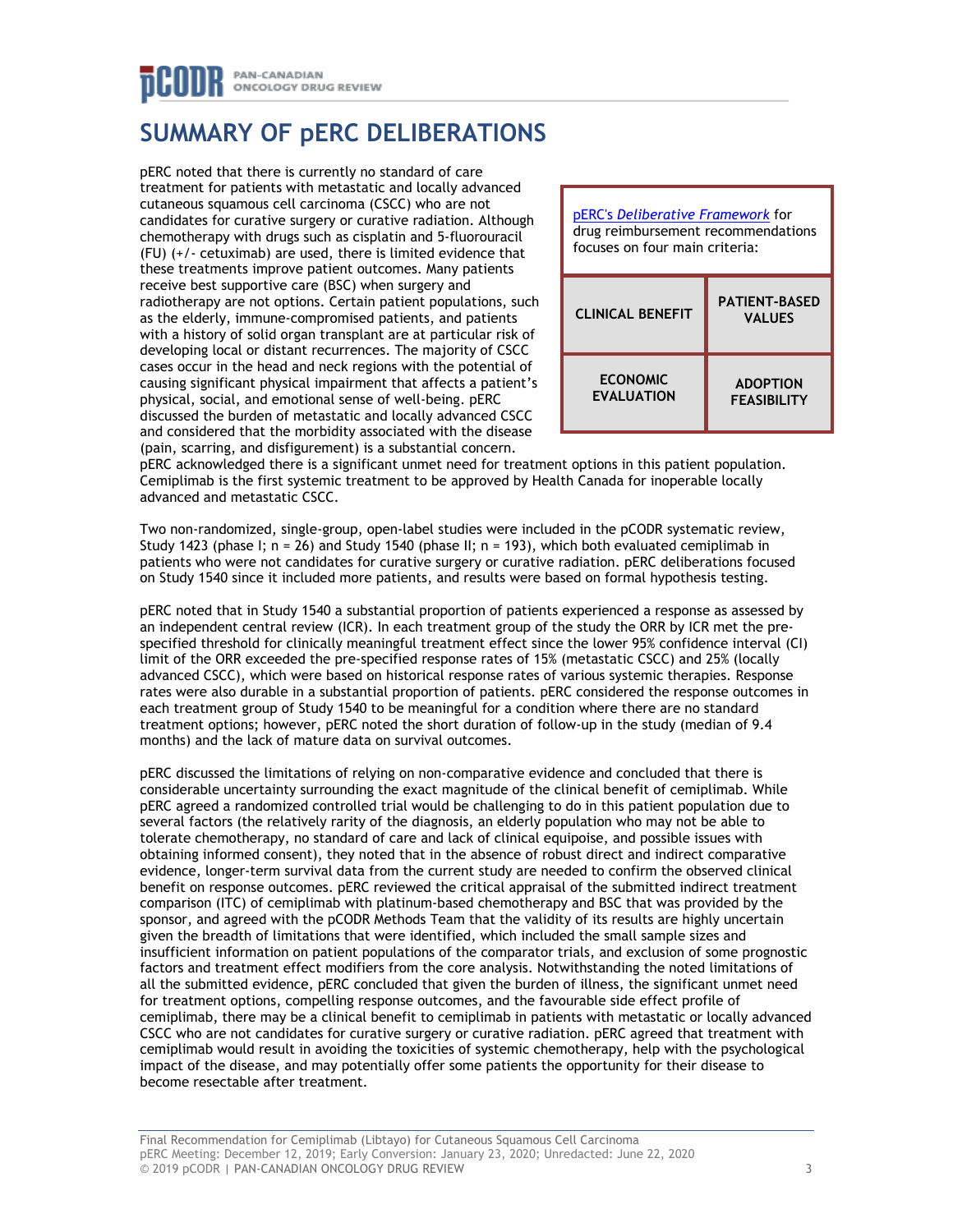

pERC discussed the safety profile of cemiplimab and noted that the most common grade ≥ 3 adverse events were fatigue, nausea, pruritis, cough, headache, rash, and constipation. While they noted that these adverse events can have an impact on a patient's functioning, pERC agreed with the Clinical Guidance Panel (CGP) that the safety profile of cemiplimab is similar to that of other PD-1/PD-L1 immunotherapies and can be effectively managed with dose delays and treatment discontinuation. Additionally, health-related quality of life (HRQoL) data were also captured in Study 1540, assessed as an exploratory outcome using the European Organization for Research and Treatment of Cancer (EORTC) Quality of Life Questionnaire Core Module (QLQ-C30). pERC noted that of all the scales assessed, pain was the only symptom to demonstrate a clinically meaningful change (improvement) from baseline. pERC acknowledged there were limitations of the HRQoL analysis that was performed (identified by the pCODR Methods Team in the Clinical Guidance Report), which included the unpublished nature of the data, missing baseline assessments for a sizable proportion of patients, loss of patients to follow-up, and uncertainty regarding the sensitivity of the HRQoL instrument to capture the QoL experience of CSCC patients); however, the available data suggest that overall QoL, functioning and symptoms that included pain, emotional functioning, insomnia, appetite loss, and constipation, were not affected in a negative way by cemiplimab treatment.

pERC reviewed the patient advocacy group input and noted that patients value a treatment option that offers therapeutic effectiveness with less pain, scarring and disfigurement, and has tolerable side effects. pERC acknowledged that patients with metastatic or locally advanced CSCC who are not candidates for curative surgery or curative radiation experience severe pain, deformity and social isolation, all of which have a debilitating impact on their QoL, both physically and psychologically. In addition to the data on HRQoL, pERC considered that the response rates from Study 1540 were measures of tumour regression and that patients who experienced such a response would have less disfigurement and, therefore, it would likely improve multiple aspects of their QoL. Patients indicated they are prepared to accept the risks and side effects of new treatments if the treatment is effective. pERC highlighted that cemiplimab is not a replacement therapy for surgery or radiation, but it may lessen the need for invasive treatments and present an opportunity for some patients' tumours to become resectable after treatment. pERC agreed that this therapy addresses the significant burden of illness in this population and the need for more effective treatment options with tolerable side effects that are associated with less pain, scarring, and disfigurement.

pERC deliberated on the cost-effectiveness of cemiplimab compared with cisplatin-based chemotherapy and BSC. As previously noted, due to the limitations of relying on non-randomized, non-comparative evidence from Study 1540 and the limitations of the submitted ITC, as well as the immaturity of survival data from Study 1540 (median follow-up time of 9.4 months; a small number of patients [none from the fixed dose group] at risk beyond 18 months; and median OS was not reached), there was substantial uncertainty in the magnitude of clinical benefit associated with cemiplimab. This made it challenging to estimate the incremental treatment effect with cemiplimab; and consequently, the resulting wide range of incremental cost-effectiveness estimates for cemiplimab reflect this uncertainty. Therefore, pERC concluded that cemiplimab was not cost-effective at the submitted price. pERC considered that since drug price was the key driver of the incremental cost-effectiveness estimates, a reduction in drug price would be required to improve cost-effectiveness to an acceptable level. pERC noted that more mature data on clinical efficacy from Study 1540 would help to decrease the uncertainty in the incremental treatment effect and inform on the true cost-effectiveness of cemiplimab.

pERC discussed the factors that could impact the feasibility of implementing a positive conditional reimbursement recommendation for cemiplimab for the treatment of metastatic and locally advanced CSCC. pERC noted that although the number of patients who are unsuitable for curative surgery and curative radiation is currently small, the number of patients who may seek treatment once cemiplimab is accessible has the potential to increase. It was also noted that cemiplimab will be an additional treatment that will not replace a current treatment in this setting. As such, additional health care resources will be required, particularly for patients receiving BSC who do not receive any systemic treatment; additional costs include those related to pharmacy, nursing, and physician and clinic visits. pERC also discussed the appropriate dosing schedule (fixed versus weight-based) of cemiplimab and whether the two dosing schedules (3 mg/kg every two weeks versus 350 mg every three weeks) used in Study 1540 are considered interchangeable. pERC noted that Health Canada approved the fixed dose of cemiplimab administered every three weeks until symptomatic progression or unacceptable toxicity despite there being shorter median follow-up of patients in the fixed-dose treatment group of Study 1540 (due to later enrolment of this group), with weight-based dosing reserved for patients with low body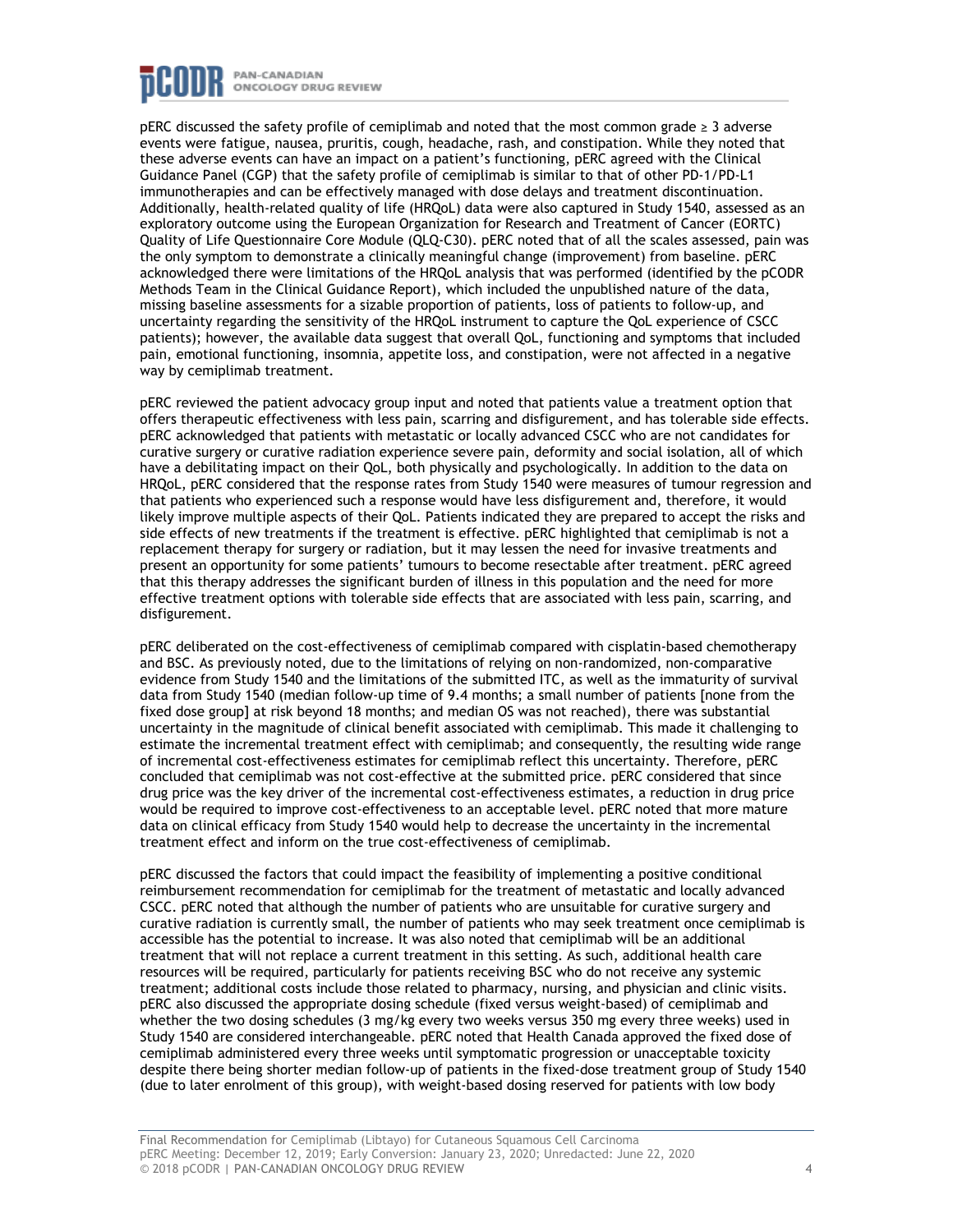

weight. pERC considered multiple factors regarding dosing, including that the ORR by ICR met the threshold for clinically meaningful benefit in all treatment groups, the frequency of the dose schedules, and pharmacokinetic analyses from Study 1540 and other immunotherapies that have demonstrated similar treatment exposure and between-patient variability of the dose schedules. pERC noted that the fixed dose offers an advantage due to its less frequent schedule, which is an important consideration in an elderly patient population. pERC agreed with the CGP's assessment that treatment duration should follow Study 1540 and therefore a maximum treatment duration of 96 weeks was reasonable given the relatively short follow-up of the study. Lastly, pERC deliberated on input from PAG on the factors related to the eligible patient population, implementation factors, and sequencing of treatment. Refer to the summary table in Appendix 1 for more details.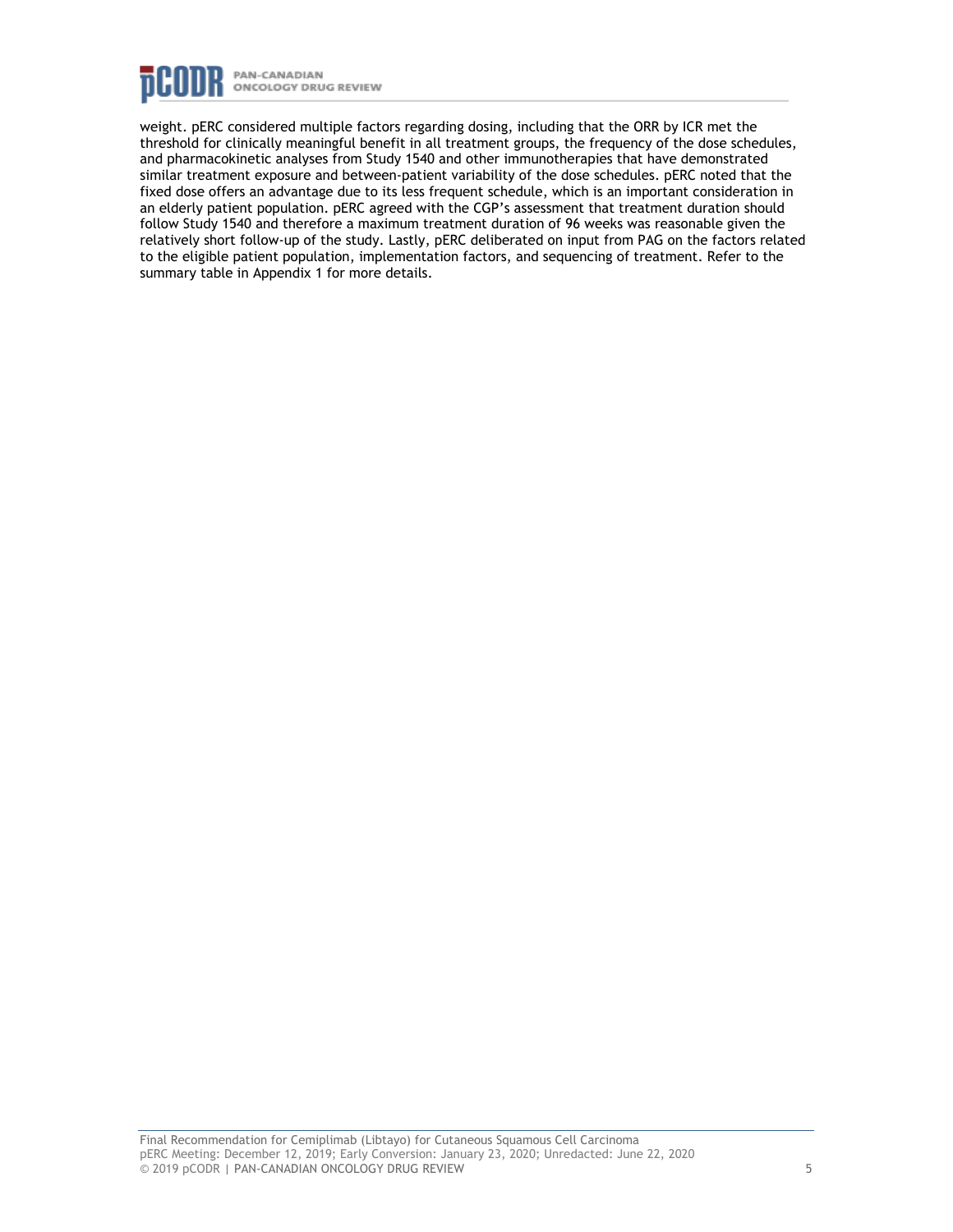# **EVIDENCE IN BRIEF**

The CADTH pan-Canadian Oncology Drug Review (pCODR) Expert Review Committee (pERC) deliberated upon:

- A pCODR systematic review
- Other literature in the Clinical Guidance Report that provided clinical context
- An evaluation of the sponsor's economic model and budget impact analysis (BIA)
- Guidance from the pCODR clinical and economic review panels
- Input from two patient advocacy groups (Melanoma Network of Canada [MNC] and Save Your Skin Foundation [SYSF])
- Input from registered clinicians
- Input from pCODR's Provincial Advisory Group (PAG).

Feedback on the pERC Initial Recommendation was also provided by:

- Two patient advocacy groups, MNC and SYSF
- One registered clinician group, Cancer Care Ontario (CCO) Skin Drug Advisory Committee (DAC)
- The PAG, and
- The sponsor, Sanofi Genzyme

The pERC Initial Recommendation was to conditionally recommend reimbursement of cemiplimab in patients with metastatic or locally advanced cutaneous CSCC who are not candidates for curative surgery or curative radiation only if cost-effectiveness could be improved to an acceptable level.

Feedback on the pERC Initial Recommendation indicated that the sponsor, patient advocacy groups, and the registered clinician group all agreed with the Initial Recommendation.

The pERC Chair and pERC members reviewed the feedback and it was determined that the pERC Initial recommendation was eligible for early conversion to a pERC Final Recommendation without reconsideration by pERC because there was unanimous consensus from stakeholders on the recommended clinical population outlined in the pERC Initial Recommendation.

# OVERALL CLINICAL BENEFIT

# **pCODR review scope**

The purpose of the review is to evaluate the safety and efficacy of cemiplimab (Libtayo) for the treatment of adult patients with metastatic or locally advanced CSCC who are not candidates for curative surgery or curative radiation.

## **Studies included: One non-randomized, global, multi-centred phase II study was the focus of deliberation**

The pCODR systematic review included two clinical studies: Study 1423 and Study 1540 (EMPOWER-CSCC 1). The pCODR review focused on Study 1540 since Study 1423 is a small (n = 26) dose escalation phase I study that lacked formal hypothesis testing and reported results based on descriptive analyses. Therefore, the systematic review, critical appraisal and pERC deliberations focused on the larger phase II study, Study 1540.

Study 1540 is an ongoing, global, multi-centre, non-randomized, single-group, open-label phase II study of cemiplimab monotherapy in patients with invasive CSCC. The study was conducted at 39 sites in the US, Australia, and Germany. A total of 193 patients were enrolled into three groups defined by disease stage (metastatic CSCC and locally advanced CSCC) and treatment dosing schedule:

- Group 1: 59 patients with metastatic CSCC who received a weight-based dose of cemiplimab (3 mg/kg intravenously [IV] every two weeks)
- Group 2: 78 patients with locally advanced CSCC who received a weight-based dose of cemiplimab (3 mg /kg IV every two weeks)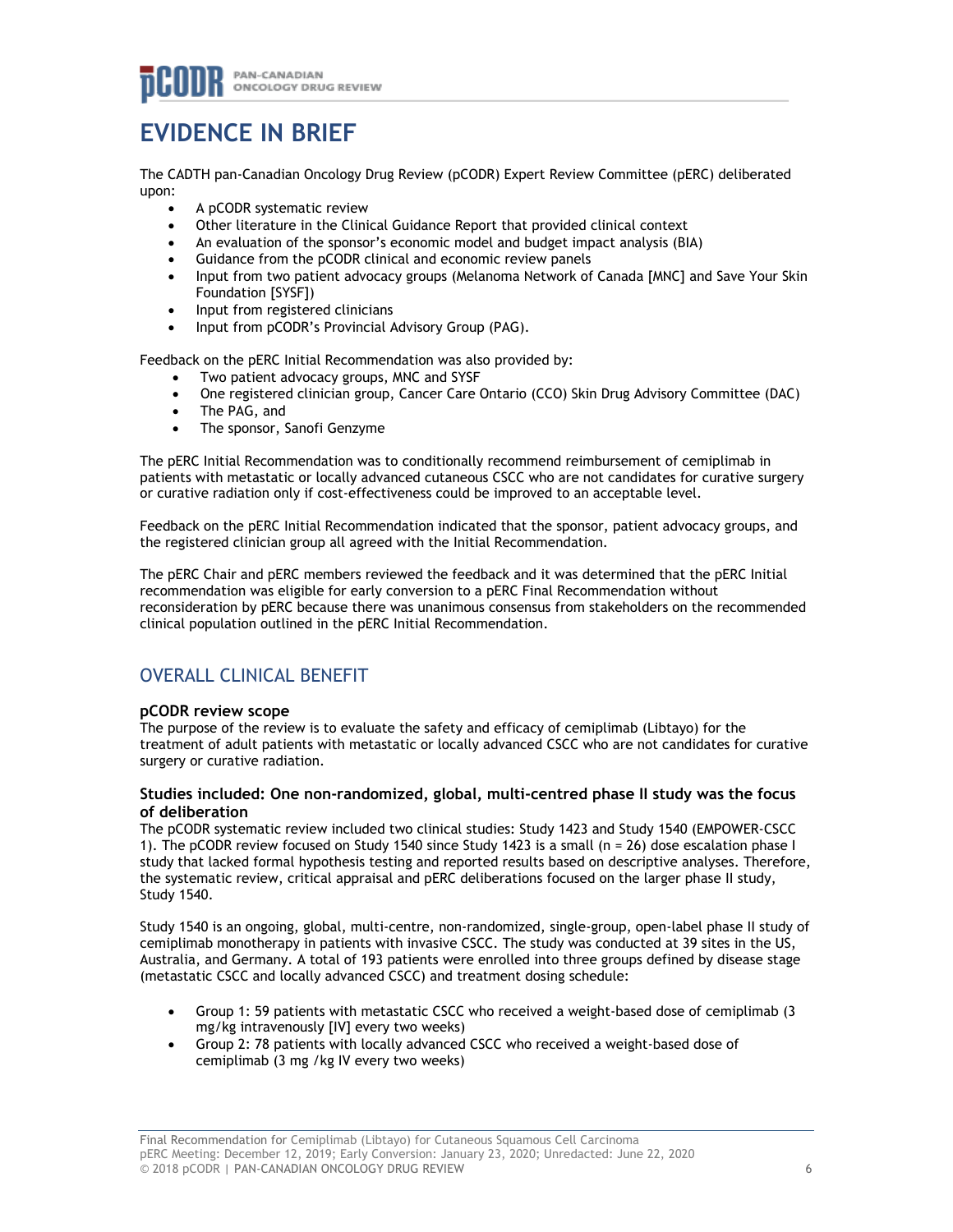

• Group 3: 56 patients with metastatic CSCC who received a fixed dose of cemiplimab (350 mg IV every three weeks)

The pCODR review also included a summary and critical appraisal of the sponsor-submitted ITC. In the absence of randomized controlled trials comparing cemiplimab with currently used treatments, the sponsor conducted the ITC to assess the comparative efficacy and safety of cemiplimab to platinum-based chemotherapy and BSC among patients with metastatic or locally advanced CSCC who are not candidates for curative surgery or curative radiation.

## **Patient populations: Previously treated and treatment naive patients with metastatic or locally advanced CSCC who are not candidates for curative treatment**

Key eligibility criteria of Study 1540 included age ≥ 18 years, histologically confirmed unresectable metastatic (nodal or distant) or locally advanced CSCC, at least one measurable lesion according to RECIST (version 1.1), an Eastern Cooperative Oncology Group (ECOG) performance status of 0 or 1, adequate organ function, and an anticipated life expectancy of ≥ 12 weeks. Patients were excluded if they had ongoing or recent significant autoimmune disease that required systemic immunosuppressive therapy, untreated/active brain metastases, and previous treatment with agents that block the PD-1 or PD-L1 pathway or other immune modulating drugs that were administered within four weeks of the first cemiplimab dose. Additionally, patients with a history of solid organ transplant or a concurrent cancer, or CSCC of the dry lip or anogenital area were also excluded.

The median age of the 193 patients enrolled in Study 1540 was 72 years (range 38 to 96 years). The majority of patients in the study were male (83.4%) and had an ECOG performance status of 1 (55.4%). Most patients had received prior surgery (90.2%) and prior radiation (67.9%) and approximately one-third of patients had received some form of systemic therapy (33.7%).

Patients in Group 1 and 2 received cemiplimab at a dose of 3 mg/kg administered IV over 30 minutes every two weeks for up to 96 weeks, or until disease progression or unacceptable toxicity. Patients in Group 3 received cemiplimab at a 350 mg fixed dose administered IV over 30 minutes every three weeks for up to 54 weeks, until disease progression or unacceptable toxicity, whichever occurred first. The sponsor confirmed that treatment duration was shorter in Group 3 due to the late addition of this group to the study and having the same close out date as the other two treatment groups. Treatment beyond week 54 was permitted in Group 3 for up to six treatment cycles in patients who had not experienced progressive disease. The sponsor confirmed data on the Group 3 patients who continued treatment beyond the planned treatment duration have not yet been formally analyzed.

Retreatment with cemiplimab was permitted in all three treatment groups for patients who completed the planned maximum number of cycles of cemiplimab in each group without disease progression and subsequently experienced disease progression without any intervening systemic anticancer therapy; resumption of treatment with cemiplimab was permitted in the first six months of post-treatment followup. The sponsor confirmed that the number of patients to enter retreatment was low and data from these patients have not yet been formally analyzed.

At the updated data cut-off dates, the median duration of cemiplimab treatment for all patients was 39.1 weeks (range, 2.6 to 60.4)*.* The median duration of cemiplimab treatment in Group 1 was 65.0 weeks (range, 2.0 to 96.1), in Group 2 was 34.6 weeks (range, 2.0 to 96.1), and in Group 3 was 34.3 weeks (range, 2.6 to 60.4). There was a total of 63 patients (32.6%) who remained on treatment, 22 (11.4%) had completed treatment, and 108 patients (56%) had discontinued treatment. The most common reason for treatment discontinuation was disease progression among 51 patients (26.4%).

**Key efficacy results: Clinically meaningful response outcomes; immature survival data** Efficacy analyses performed based on the data cut-off dates of September 20, 2018 (Group 1 and Group 3) and October 10, 2018 (Group 2) represent updated analyses that were the first to include the total patient population of 193 patients in Study 1540. Efficacy analyses for all three groups were possible since enrolment was complete, and all patients had at last three response assessments; thus, pERC deliberations focused on these updated analyses.

The key efficacy outcomes deliberated on by pERC were ORR based on ICR, which was the primary outcome of Study 1540; as well as duration (durability) of response (DOR), which was the key secondary outcome of the study. The analyses of efficacy were based on the binomial exact CI approach, which was used to determine whether the lower limit of the 95% CI of the ORR estimate excludes a historical control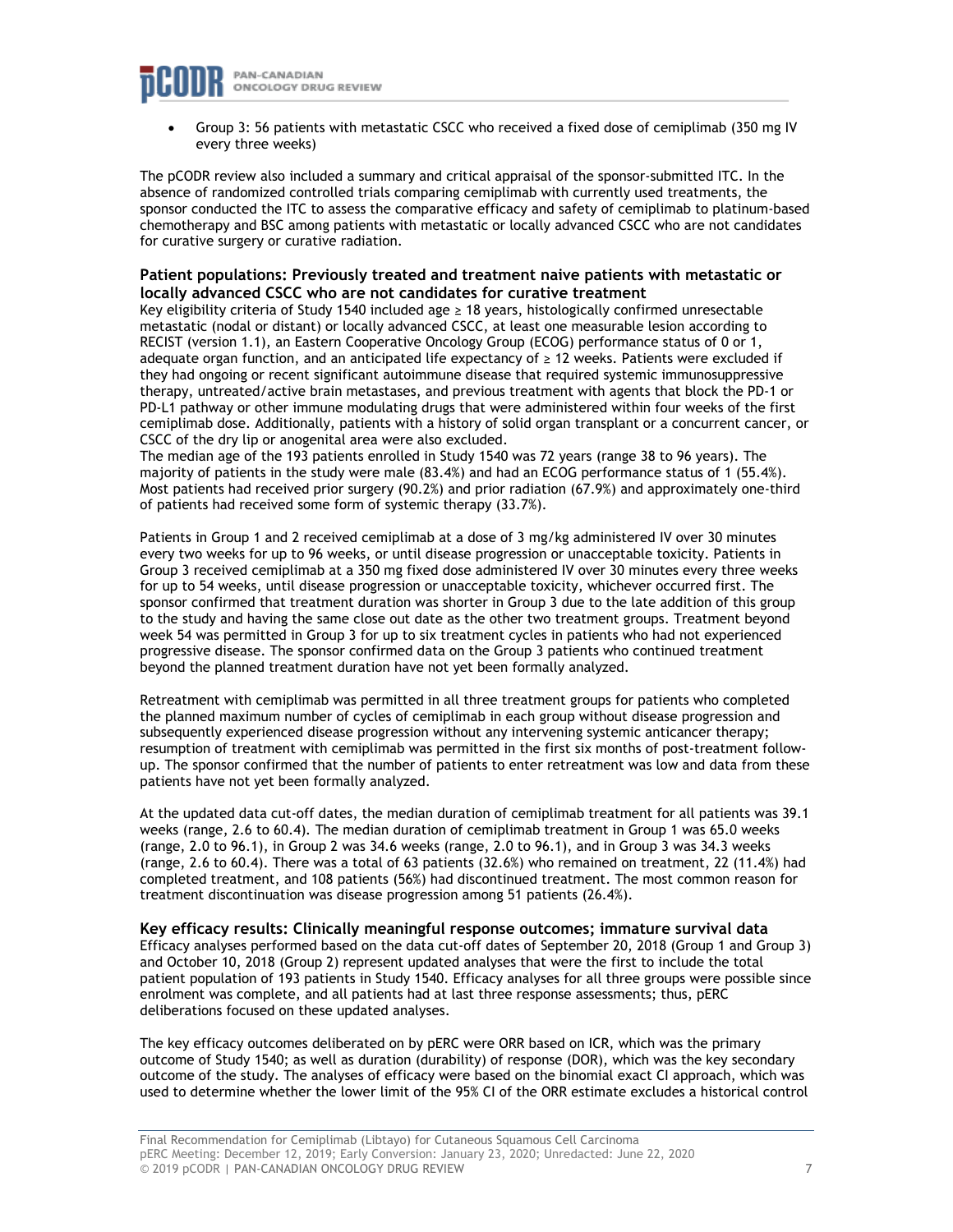

response rate that is not deemed clinically meaningful. Therefore, if the lower limit of the 95% CI of the observed ORR excluded 15% for Groups 1 and 3 (metastatic CSCC) and excluded 25% for Group 2 (locally advanced CSCC), the study treatment was deemed effective/clinically meaningful for that group, respectively. All statistical analyses of efficacy outcomes were conducted independently for each group and were analyzed according to the intent-to-treat principle.

At the updated analysis the median duration of follow-up was 9.4 months for all patients, and was 16.5 months, 9.3 months and 8.1 months in Groups 1, 2, and 3, respectively. The observed ORR by ICR was 44.0% (95% CI, 36.9 to 51.3) in all patients, and consisted of complete responses in 11 patients (11.4%) and partial responses in 63 patients (32.6%). The ORR by ICR in each treatment group was 49.2% (95% CI, 35.9 to 62.5) in Group 1, 43.6% (95% CI, 32.4 to 55.3) in Group 2, and 39.3% (95% CI, 26.5 to 53.2) in Group 3. The results in each group met the pre-specified threshold for clinically meaningful treatment effect since the lower 95% CI limit exceeded 15% in Groups 1 (35.9%) and 3 (26.5%), and 25% in Group 2 (32.5%). The median DOR had not been reached in any group as the data were considered immature based on a large percentage of censored patients. The median time-to-response was 2.0 months (range, 1.7 to 9.1) for all patients; and the proportion of responders with an observed DOR exceeding six and 12 months was 75.3% (n = 64 out of 85) and 40.0% (n = 34 out of 85), respectively. Data on progression-free survival (PFS) and overall survival (OS) were also considered immature since a large percentage of patients were censored from these analyses at 58% and 82.4%, respectively. The median PFS was 18.4 months in Group 1, but not reached in Group 2, and 10. 4 months in Group 3; and the median OS was not reached in any group, which was based on a total of 34 (17.6%) deaths in the three treatment groups.

## **Patient-reported outcomes: Unpublished data suggest no detriment of cemiplimab on quality of life**

HRQoL was assessed in Study 1540 using the EORTC-QLQ-C30 questionnaire. Data on this exploratory outcome have not been published and were provided by the sponsor. The percentage of patients who completed a baseline assessment was 74.6%, 87.2% and 67.9% in Group 1, Group 2, and Group 3, respectively. Baseline scores for the global health status/QoL scale and the functional and symptom scales assessed (pain, emotional functioning, insomnia, appetite loss, constipation) indicated patients had moderate-to-high levels of functioning and QoL as well as low symptom scores. A clinically meaningful change on any EORTC-QLQ-C30 scale or domain was defined as a ≥ 10-point change from baseline up to cycle 5.

Considering all CSCC patients, the change from baseline in global health status/QoL improved over time but did not reach the clinically meaningful threshold at any cycle; these results suggest global health status/QoL was not negatively affected by treatment with cemiplimab. Of the functional and symptom scales assessed, pain was the only scale to demonstrate a clinically meaningful change (improvement) from baseline according to the definition of clinically meaningful change. These results suggest treatment with cemiplimab resulted in a clinically meaningful reduction in pain and appeared to stabilize and have no detriment on global health status/QoL, emotional functioning, insomnia, appetite loss, and constipation.

### **Safety: Favourable safety profile**

Treatment emergent adverse events (TEAEs) occurred in almost all patients (99.0%) treated with cemiplimab in Study 1540. The most frequently occurring TEAEs (metastatic CSCC/ locally advanced CSCC) were fatigue (25.4%/42.3%), nausea (23.7%/21.8%), pruritis (16.9%/26.9%), cough (15.3%/19.2%), headache (18.6%/not reported), rash (16.9%/12.8%), and constipation (16.9%/ 10.3%). Grade 3 or higher TEAEs occurred in 44.6% of all patients and serious TEAEs occurred in 35.8% of patients. TEAEs led to a dose reduction, dose interruption/delay, and treatment discontinuation in 1.6%, 35.2%, and 7.8% of all study patients, respectively. There were five patients (2.6%) who experienced a TEAE that resulted in death, of which one was attributed to study treatment.

### **Limitations: No direct comparative data to currently used treatments**

In the absence of direct randomized comparisons of cemiplimab with currently used treatments for metastatic and locally advanced CSCC, the sponsor performed an ITC to assess the comparative efficacy and safety of cemiplimab compared with platinum-based chemotherapy and BSC. The two cemiplimab studies, Study 1423 and Study 1540, as well as two observational studies that evaluated chemotherapy (Jarkowski 2016) and BSC (Sun 2019) met the criteria for inclusion. The sponsor used individual patient data from the two cemiplimab studies to conduct the ITC using different approaches: an unadjusted naive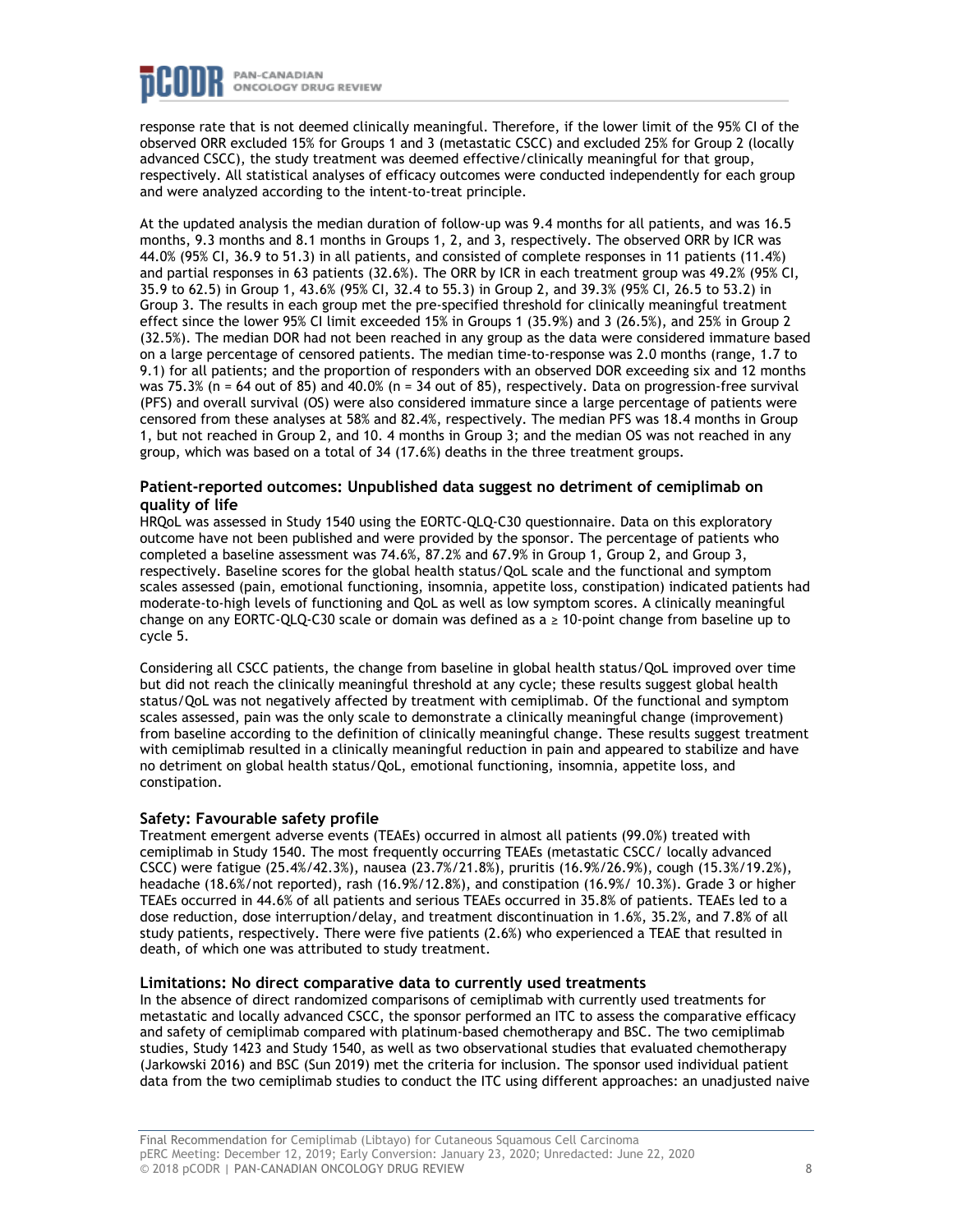

comparison, a simulated treatment comparison (STC), and a matching-adjusted indirect comparison (MAIC). PFS and OS were the primary outcomes of interest and ORR was assessed as a secondary outcome. Relevant prognostic factors that could influence outcomes were identified through a targeted search of the literature. Prognostic factors included in the core model for the analysis of the Jarkowski 2016 study included disease stage and tumour location; and prognostic factors included in the extended model included the factors in the core model with the addition of gender and prior systemic therapy. Prognostic factors included in the core model for the analysis of the Sun 2019 study included age, disease stage, tumour location, and tumour stage; and prognostic factors included in the extended model included the factors in the core model with the addition of gender, ECOG performance status, and prior radiation therapy. The results of the ITC suggest cemiplimab improved OS (statistically significant) and PFS (not statistically significant) when compared with platinum-based chemotherapy, and improved OS (statistically significant) when compared to BSC, regardless of the analysis model used (i.e., naïve, STC, and MAIC). The pCODR Methods Team appraisal of the ITC concluded that the results of the ITC should be interpreted with caution due to small sample sizes and insufficient information on the patient populations of the observational studies to adequately assess how representative these populations are of the intended treatment population (for cemiplimab). In addition, the STC core model did not consider treatment effect modifiers and excluded all prognostic factors found to be non-statistically significant in each study. In order to obtain an unbiased estimate of differences in the treatment effects, all prognostic factors, and treatment effect modifiers for a given outcome must be adjusted for in the model. It was noted that the MAIC analysis would be subject to similar limitations to those previously outlined for the STC analysis, particularly in relation to the inclusion of key prognostic factors and effect modifiers.

#### **Need and burden of illness: No standard of care; unmet need; treatment options**

Locally advanced and metastatic CSCC is an uncommon but devastating malignancy for which, until recently, there were no Health Canada–approved treatments. For patients who develop locally advanced, inoperable disease or distant metastatic disease, the prognosis is poor, and treatment has largely been palliative with chemotherapy or BSC. Results with chemotherapy have relatively low response rates, short duration of response, and poor survival. Certain patient populations such as the elderly, immunecompromised, and transplant patients are at particular risk of developing local or distant recurrences. However, many of these patients are not suitable candidates for chemotherapy due to their advanced age and comorbidities or immunosuppression. As tumours most commonly present on the head and neck regions, significant disfigurement occurs leading to significant declines in physical and psychological wellbeing. Thus, there is a strong unmet need for novel treatments that could offer improvements in QoL, survival, and acceptable toxicity in this population.

#### **Registered clinician input: High unmet need for a treatment option**

pERC deliberated on input from one joint submission on behalf of Cancer Care Ontario's (CCO's) Skin Drug Advisory Committee. The clinicians providing input noted that presently the most common treatments for patients with unresectable metastatic and locally advanced CSCC are cisplatin plus 5-FU or cetuximab; however, they noted these treatments may not be suitable for elderly patients. The clinicians highlighted a large unmet need for CSCC patients who are elderly, as well as patients who have a history of organ transplant; although they noted some clinicians may choose not to use cemiplimab in this latter group of patients. If approved for reimbursement, the clinicians stated cemiplimab would likely be administered as first-line therapy and they anticipated it will be the preferred treatment moving forward in patients who have received other therapies. The safety of cemiplimab was noted to be similar to other PD-1 treatments. Upon progression on cemiplimab, other therapeutic options that would be considered by the clinicians include chemotherapy, cetuximab, palliative care, or clinical trials of other investigational drugs. In terms of the dosing of cemiplimab, the clinicians referenced published data that demonstrate similar pharmacokinetics between the fixed- and weight-based dosing schedules used in Study 1540. The clinicians noted the value of collecting real-world evidence to assess dosing of cemiplimab in this patient population of CSCC patients.

# PATIENT-BASED VALUES

**Patient values on treatment: Less invasive treatment options with tolerable side effects** pERC deliberated on input received from two patient advocacy groups, Melanoma Network of Canada (MNC) and Save Your Skin Foundation (SYSF). Patients who provided input reported undergoing multiple treatments for CSCC that included chemotherapy, radiation, and Mohs surgery, noting multiple surgeries are typically required. Patients mentioned there is no standard chemotherapy protocol for CSCC. Although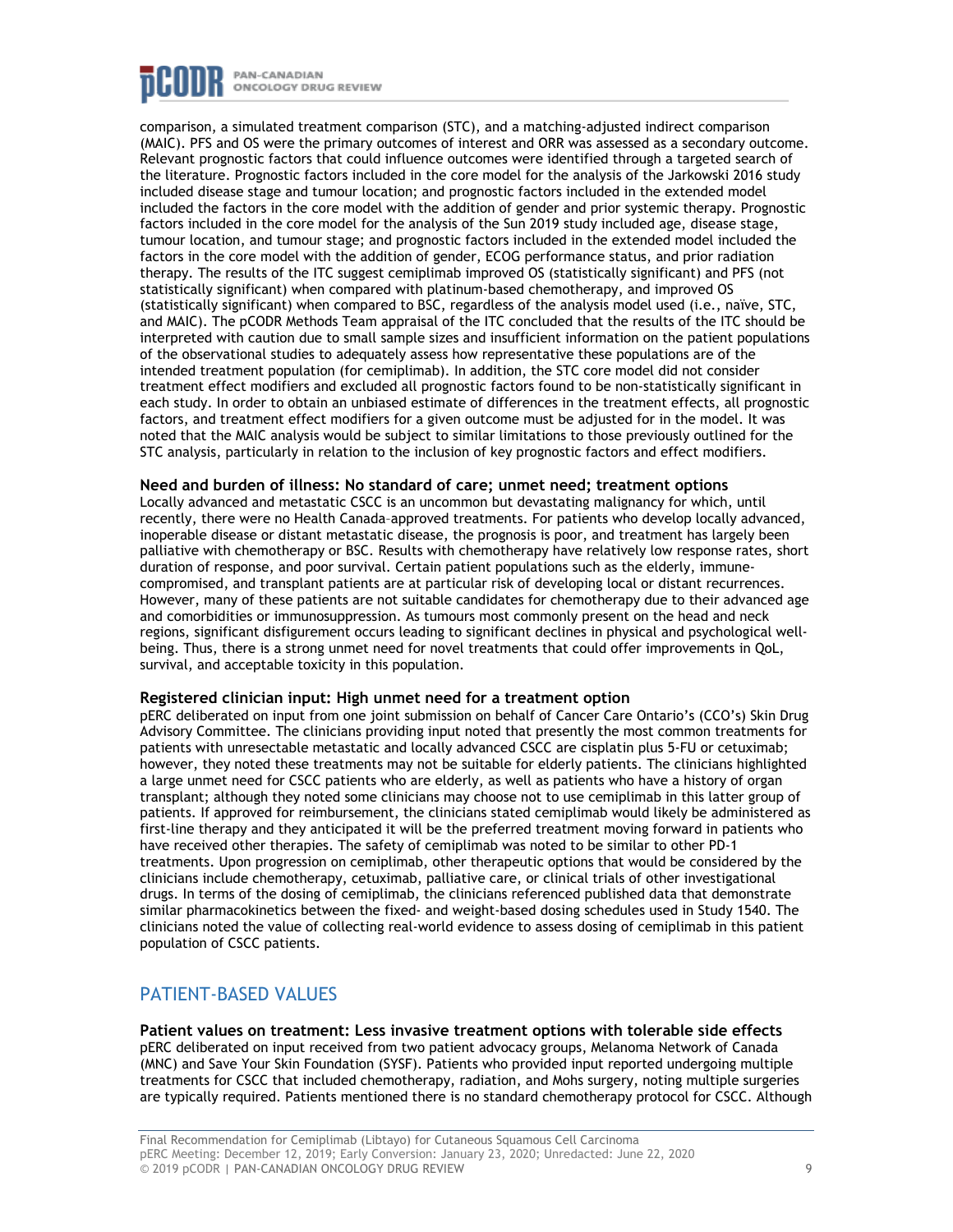

cisplatin-based chemotherapy sometimes shows efficacy, patients indicated these combinations are too toxic for most elderly patients who are more often affected by the disease. Four patient respondents noted they had experience with cetuximab, but reported they had disease progression with the drug. Patients indicated current treatments impose physical side effects that include pain, disfigurement, facial paralysis, itchiness, lymphedema, scarring, nausea, muscle weakness, hematoma, and bleeding; and psychological side effects that include stress and depression. Patients also described the time commitment and financial burden of current treatments; many had to see multiple specialists and some patients had to quit their jobs as a result of their disease and treatment. Caregivers commented on the physical, emotional, and financial burden that is associated with caring for a patient with CSCC, mentioning frequent wound and dressing changes, frequent travel and associated costs to attend medical appointments, and the need for psychosocial support to manage their own depression and anxiety. Patients reported they value a new treatment that is effective at stopping progression, and less invasive with tolerable side effects including less pain. They also indicated a desire for treatments that lessen or eliminate the need for surgery and radiation. Of the MNC patients who had experience with cemiplimab (n = 11), 10 indicated they achieved a complete response and one indicated they achieved stable disease. The most common side effects of cemiplimab reported by these patients were fatigue, skin rash, muscle or joint pain, and fever or flu-like symptoms; and permanent thyroid issues occurred in two patients that was attributed to treatment. SYSF noted that half of the patients with experience with cemiplimab in their sample (n = 3 out of 6) had no side effects, while half experienced fatigue and gastrointestinal issues. Patients expressed that any side effects were worth the results of the treatment.

# ECONOMIC EVALUATION

## **Economic model submitted: Cost-effectiveness and cost-utility analyses**

The submitted economic model assessed the cost-effectiveness (clinical effects measured as life-years [LYs] gained) and cost-utility (clinical effects measured by quality-adjusted life-years [QALYs] gained) of cemiplimab compared with chemotherapy (cisplatin plus 5-FU) in patients with metastatic or locally advanced CSCC who are not candidates for curative surgery or curative radiation, which is consistent with the reimbursement request and Health Canada indication. A comparison with BSC (palliative care) was included as a scenario analysis.

### **Basis of the economic model: Clinical and economic inputs**

The sponsor submitted a partitioned survival model comprised of three health states: pre-progression, postprogression, and death. The economic evaluation was based on clinical efficacy (PFS, OS) and safety data from Study 1540 using data from the updated efficacy analysis cut-off dates for all patients (metastatic and locally advanced patients combined). Efficacy data from the study were adjusted through an STC (ITC approach) to enable comparisons with chemotherapy and BSC, where efficacy data were sourced from the medical literature. Utility data (pre- and post-progression) were sourced from Study 1540 and the medical literature (adverse event disutilities).

The costs considered in the economic evaluation included those for drugs and drug administration, medical resource use pre- and post-progression, and adverse events. There were no costs associated with BSC.

### **Drug costs: High drug cost**

Cemiplimab costs \$8,200.00 per 350 mg single dose vial or \$5,857.14 per 250 mg single dose vial. At the recommended fixed dose of 350 mg every three weeks administered as an intravenous infusion, cemiplimab costs \$8,200.00 per cycle and \$10,933.33 per 28-day course.

#### **Cost-effectiveness estimates: High uncertainty in cost-effectiveness of cemiplimab**

According to the sponsor's base case (probabilistic analysis), the use of cemiplimab would result in incremental costs of \$252,155, and incremental benefits of 4.75 additional LYs and 3.34 additional QALYs over a 30-year life-time horizon, for an estimated incremental cost-utility ratio (ICUR) of \$75,426 per QALY. Scenario analyses carried out by the sponsor demonstrated that the choice of the parametric function to model chemotherapy PFS and OS, the use of the naive ITC results (versus STC results), cemiplimab treatment being given until disease progression, and the subgroup analysis of only metastatic patients had the largest impact on the ICUR estimate (up to a \$30,000 per QALY increase). Most of the QALY gain (86%) was accrued in the post-progression health state. The sponsor did not report the QALY gain accrued in the extrapolated phase of the model (i.e., beyond observed data) where the uncertainty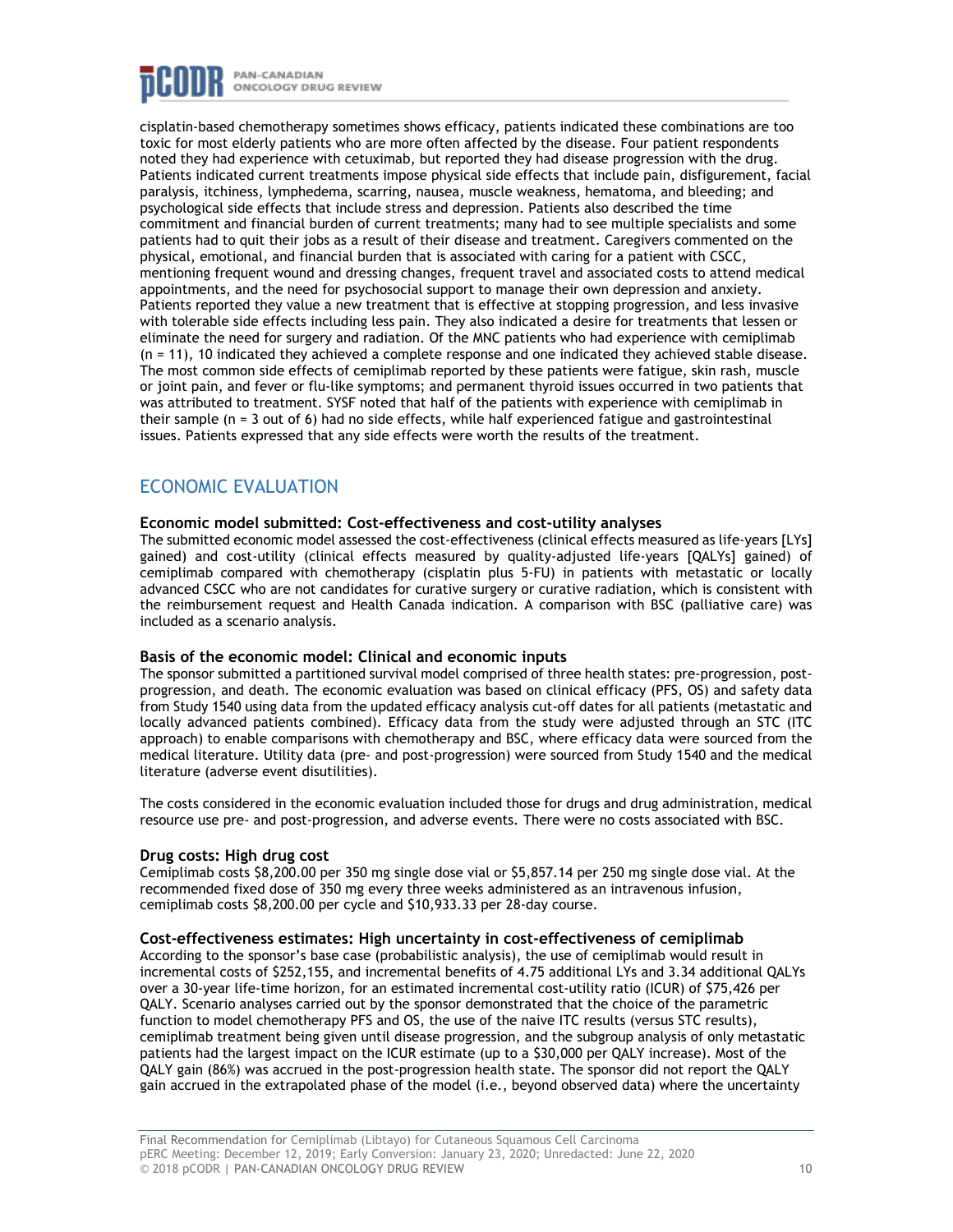

is the greatest. The largest cost driver of incremental costs (61%) was the cost of cemiplimab, followed by monitoring costs post-progression (34%).

The Economic Guidance Panel (EGP) identified a number of limitations with the submitted economic evaluation, the most significant of which was the overall quality of the data informing the economic model. The main source of efficacy and safety inputs was Study 1540, which was a non-comparative, single-group open-label phase II study that has immature data for survival end points (median follow-up time of 9.4 months; a small number of patients [none from the fixed dose group] at risk beyond 18 months; and median OS was not reached) integral to the economic evaluation. The efficacy inputs used for comparative effectiveness were derived from a STC that was appraised by the pCODR Methods Team and was deemed to have significant limitations that raised concerns about the validity of the estimates obtained (small sample sizes of comparator studies, and missing information on prognostic factors and treatment effect modifiers). Other limitations of the submitted economic evaluation included the omission of an important comparator in the base case analysis, uncertainty on utility values resulting from the use of mapping algorithms, and under- and over-estimation of some costs (related to adverse events, wound dressings, and terminal care).

To address the high uncertainty on the long-term effect of cemiplimab and comparative effectiveness, the EGP made the following changes to the economic model in reanalyses:

- use of the naive ITC results, which provide the most conservative estimates of comparative effectiveness
- reduced extrapolation of treatment effect to 18 months (rather than 36 months in the sponsor's base case) after which, the same rates as chemotherapy were used for the rest of the time horizon
- Weibull distribution for chemotherapy OS (including a change in the shape parameter to obtain a five-year survival between 5% and 10% for the chemotherapy group)
- corrections to the cost of wound dressings and terminal care.

The EGP also conducted a deterministic sequential analysis including BSC and chemotherapy as comparators, price reduction scenarios, and scenario analyses to identify the upper bound of EGP reanalyses, which included the following:

- increasing treatment duration to 24 months, which is similar to other immunotherapies, rather than 22 months as per Study 1540
- using the weight-based dosage as this is an alternative dosage in the Health Canada product monograph for low weight patients
- assuming treatment until progression as indicated in the Health Canada product monograph.

In the EGP's best-case estimate, the incremental cost of cemiplimab was \$176,966 and the incremental benefit gain was 1.48 LYs and 1.06 QALYs over a 30-year life-time horizon, for an estimated ICUR of \$166,221 per QALY. An upper bound of \$223,828 per QALY was achieved with cemiplimab being administered until treatment progression (no capping at 22 or 24 months). The cost of cemiplimab was the main cost driver; and most of the QALY gained (70%) was accrued in the post-progression period and in the extrapolated phase of the model. The deterministic sequential analysis showed that for a willingness-to-pay below \$52,539 per QALY, BSC would be the preferred treatment option. For a willingness-to-pay between \$52,539 and \$161,278 per QALY, chemotherapy would be the preferred option, and that cemiplimab would be the preferred option for a willingness-to-pay above \$161,278 per QALY. The price reduction scenarios showed that a 40% price reduction would be needed to bring the ICUR around \$100,000 per QALY while an 80% price reduction would be required to bring the ICUR around \$50,000 per QALY.

The EGP concluded that the submitted model was extremely sensitive to assumptions made on the longterm clinical effectiveness of cemiplimab and those made on the duration of treatment. The EGP was not able to address the limitations related to the quality of the data informing the model; therefore, caution should be exercised when interpreting the results of the economic analysis.

# ADOPTION FEASIBILITY

# **Considerations for implementation and budget impact: Additional resources required; budget impact most affected by treatment duration**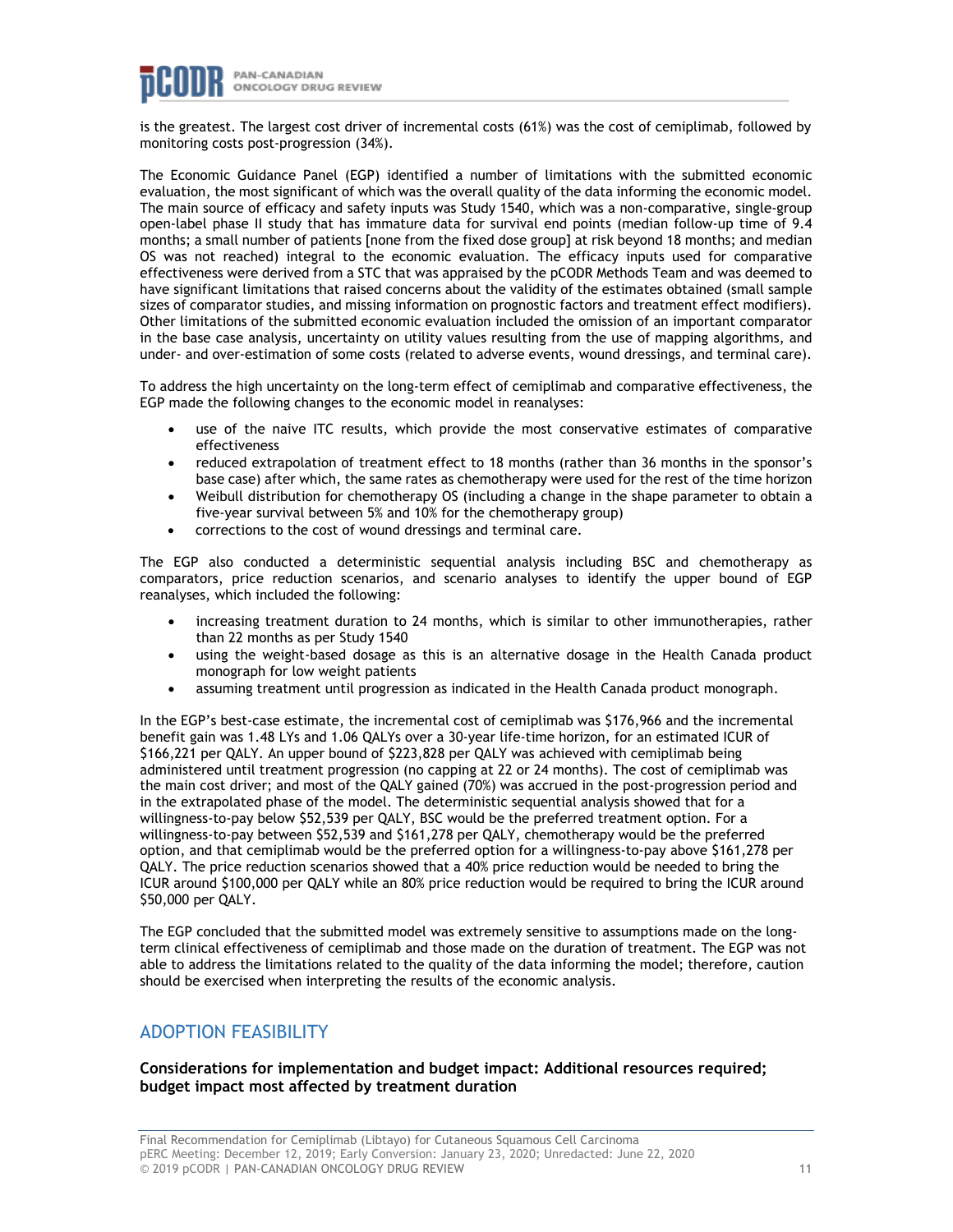

PAG identified the following factors that could impact the implementation of cemiplimab: potential for drug wastage with a weight-based dosing schedule; additional health care resources, particularly for patients on BSC who do not currently receive any systemic treatment, which include additional resources for pharmacy, nursing, and physician and clinic visits; and increases in monitoring (for infusion reactions and immune-mediated adverse events post-infusion) and supportive care drugs (corticosteroids and immunosuppressants). PAG also requested clarity on implementation-related issues on the eligible patient population, appropriate dosing and schedule, treatment duration and discontinuation criteria, optimal sequencing with currently used treatments after progression on cemiplimab, and retreatment. Refer to Appendix 1 for pERC's recommendations pertaining to these issues.

The sponsor provided an Ontario specific BIA to assess the feasibility of implementing a reimbursement recommendation for cemiplimab for patients with unresectable metastatic and locally advanced CSCC. The sponsor did not provide an analysis for Canada; however, the Canadian population could be chosen as the model population. Based on the sponsor's BIA, the factors that most influenced the BIA included the proportion of patients not amenable to curative surgery or curative radiation and optimistic market shares. The EGP identified several limitations of the submitted BIA; these included underestimation of cisplatin and 5-FU chemotherapy market share, which according to the CGP is the most frequently used chemotherapy combination in Canada and would likely be the most affected treatment following reimbursement of cemiplimab; underestimation of cemiplimab treatment duration, omission of administration costs, and use of an underestimate for body surface area for dosing of comparators. The EGP performed exploratory analyses to assess the impact of a variety of parameters on the budget impact. Including corrections for cisplatin and 5-FU market share and the assumption that only this chemotherapy would be affected by the introduction of cemiplimab led to a small increase (1%) in the three-year budget impact; while increasing treatment duration to 22.9 from 13.5 months led to a larger increase to the budget (46%).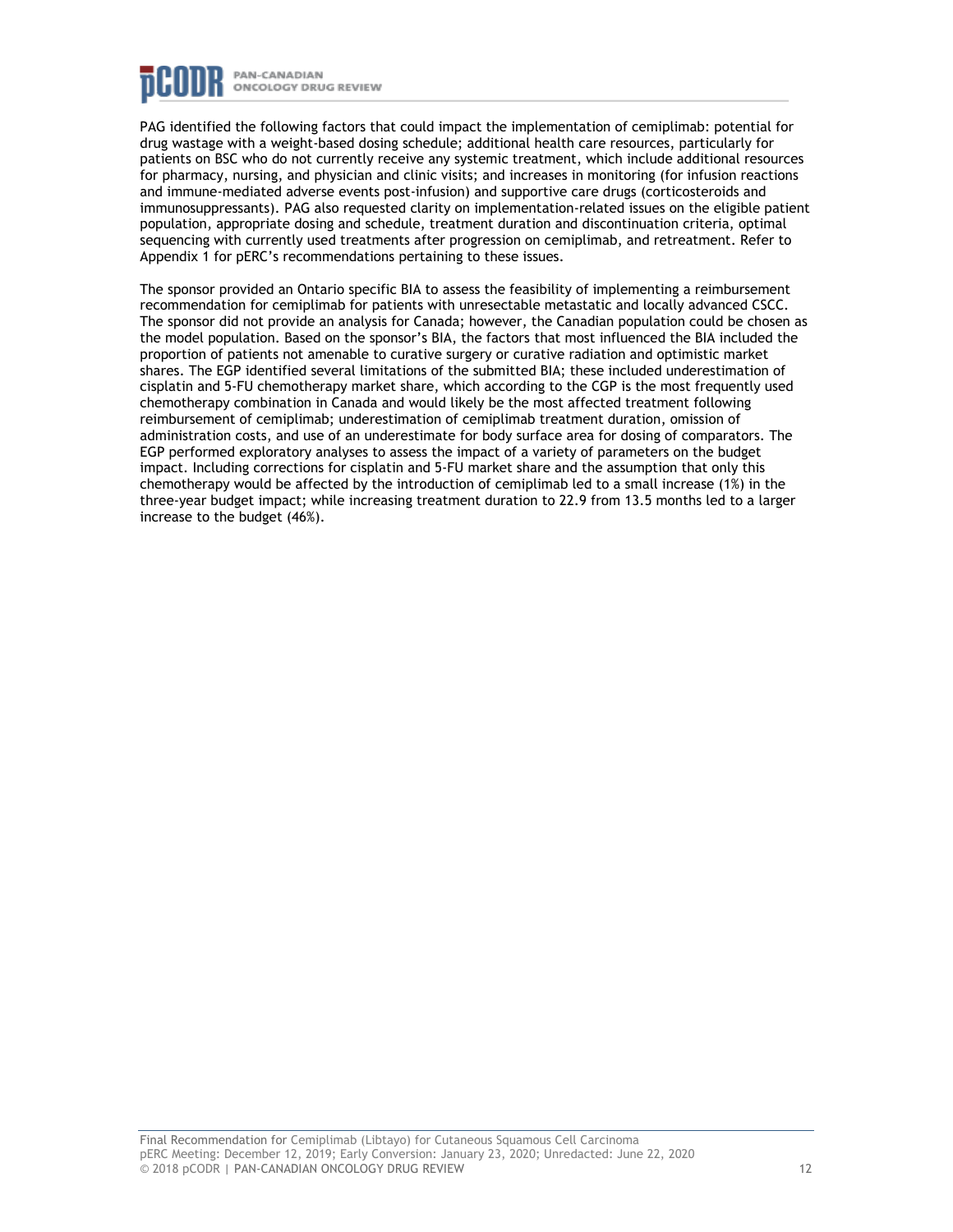# **ABOUT THIS RECOMMENDATION**

## **The pCODR Expert Review Committee**

Recommendations are made by the CADTH pan-Canadian Oncology Drug Review (pCODR) Expert Review Committee (pERC) following the pERC *Deliberative Framework*. pERC members and their roles are as follows:

- Dr. Maureen Trudeau, Oncologist (Chair) Dr. Catherine Moltzan, Oncologist (Vice-Chair) Daryl Bell, Patient Member Alternate Dr. Kelvin Chan, Oncologist Lauren Flay Charbonneau, Pharmacist Dr. Michael Crump, Oncologist Dr. Winson Cheung, Oncologist Dr. Avram Denburg, Pediatric Oncologist Dr. Leela John, Pharmacist
- Dr. Anil Abraham Joy, Oncologist Dr. Christine Kennedy, Family Physician Dr. Christian Kollmannsberger, Oncologist Dr. Christopher Longo, Health Economist Cameron Lane, Patient Member Valerie McDonald, Patient Member Dr. Marianne Taylor, Oncologist Dr. W. Dominika Wranik, Health Economist

All members participated in deliberations and voting on the Initial Recommendation, except:

- Dr. Avram Denburg and Dr. Anil Abraham Joy who were not present for the meeting
- Mr. Daryl Bell who did not vote due to his role as a patient member alternate

Because the pERC Initial Recommendation met the criteria for early conversion to a pERC Final Recommendation, reconsideration by pERC was not required and deliberations and voting on the pERC Final Recommendation did not occur.

## **Avoidance of conflicts of interest**

All members of the pCODR Expert Review Committee must comply with the *pCODR Conflict of Interest Guidelines*; individual conflict of interest statements for each member are posted on the pCODR website and pERC members have an obligation to disclose conflicts on an ongoing basis. For the review of cemiplimab for cutaneous squamous cell carcinoma (CSCC), through their declarations, no members had a real, potential or perceived conflict and based on application of the *pCODR Conflict of Interest Guidelines.*

### **Information sources used**

pERC is provided with a *pCODR Clinical Guidance Report* and a *pCODR Economic Guidance Report*, which include a summary of patient advocacy group and Provincial Advisory Group input, as well as original patient advocacy group input submissions, to inform its deliberations. pCODR Guidance Reports are developed following the pCODR review process and are posted on the pCODR website. Please refer to the pCODR Guidance Reports for more detail on their content.

### **Consulting publicly disclosed information**

pCODR considers it essential that pERC recommendations be based on information that may be publicly disclosed. All information provided to the pCODR Expert Review Committee for its deliberations was handled in accordance with the *pCODR Disclosure of Information Guidelines*.

### **Use of this Recommendation**

This Recommendation from pERC is not intended as a substitute for professional advice, but rather to help Canadian health systems leaders and policy-makers make well-informed decisions and improve the quality of health care services. While patients and others may use this Recommendation, it is for informational and educational purposes only, and should not be used as a substitute for the application of clinical judgment respecting the care of a particular patient, for professional judgment in any decisionmaking process, or for professional medical advice.

### **Disclaimer**

pCODR does not assume any legal liability or responsibility for the accuracy, completeness or usefulness of any information, drugs, therapies, treatments, products, processes, or services disclosed. The information is provided "as is" and you are urged to verify it for yourself and consult with medical experts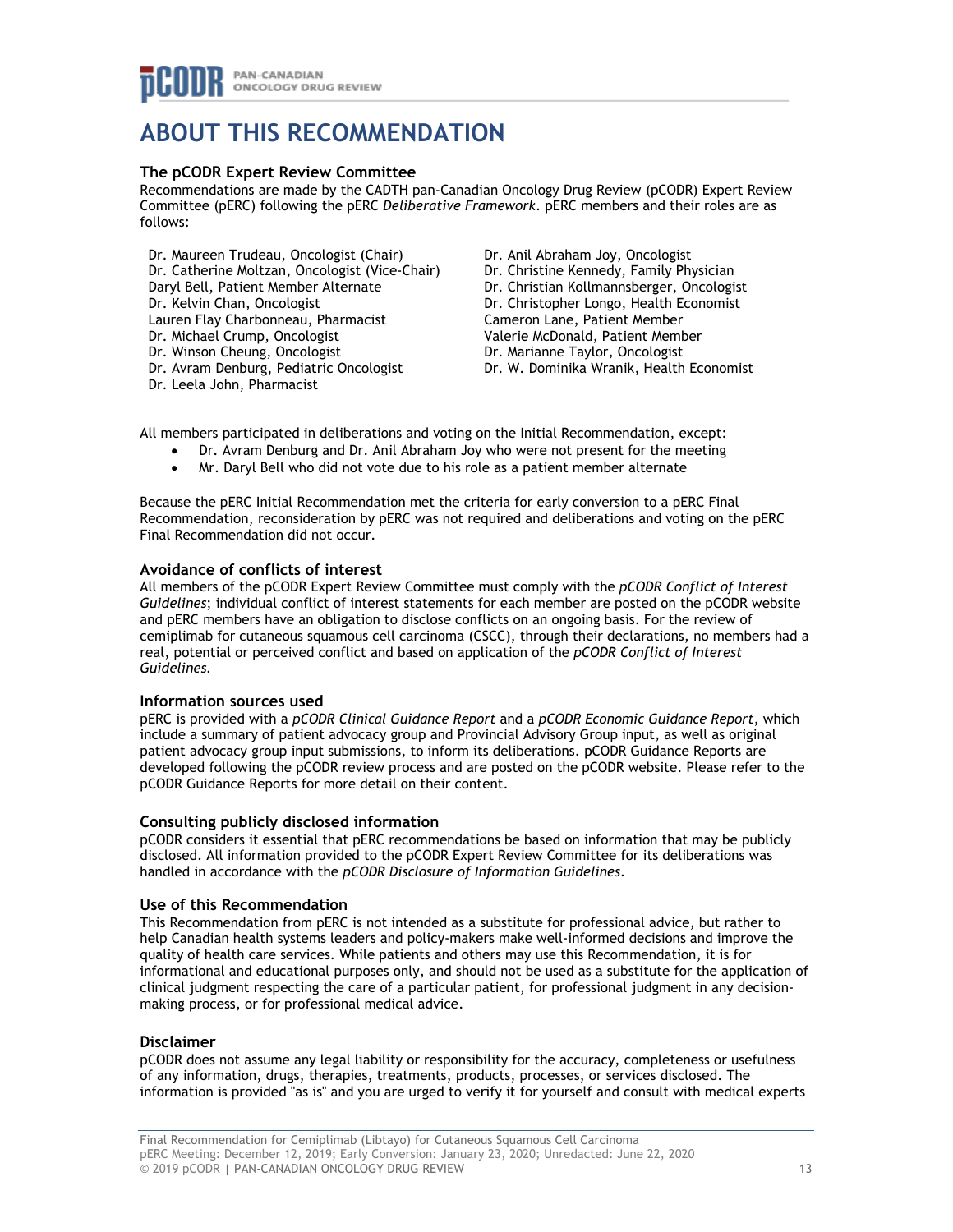

before you rely on it. You shall not hold pCODR responsible for how you use any information provided in this report. This document is composed of interpretation, analysis, and opinion on the basis of information provided by pharmaceutical manufacturers, tumour groups, and other sources. pCODR is not responsible for the use of such interpretation, analysis, and opinion. Pursuant to the foundational documents of pCODR, any findings provided by pCODR are not binding on any organizations, including funding bodies. pCODR hereby disclaims any and all liability for the use of any reports generated by pCODR (for greater certainty, "use" includes but is not limited to a decision by a funding body or other organization to follow or ignore any interpretation, analysis, or opinion provided in a pCODR document).